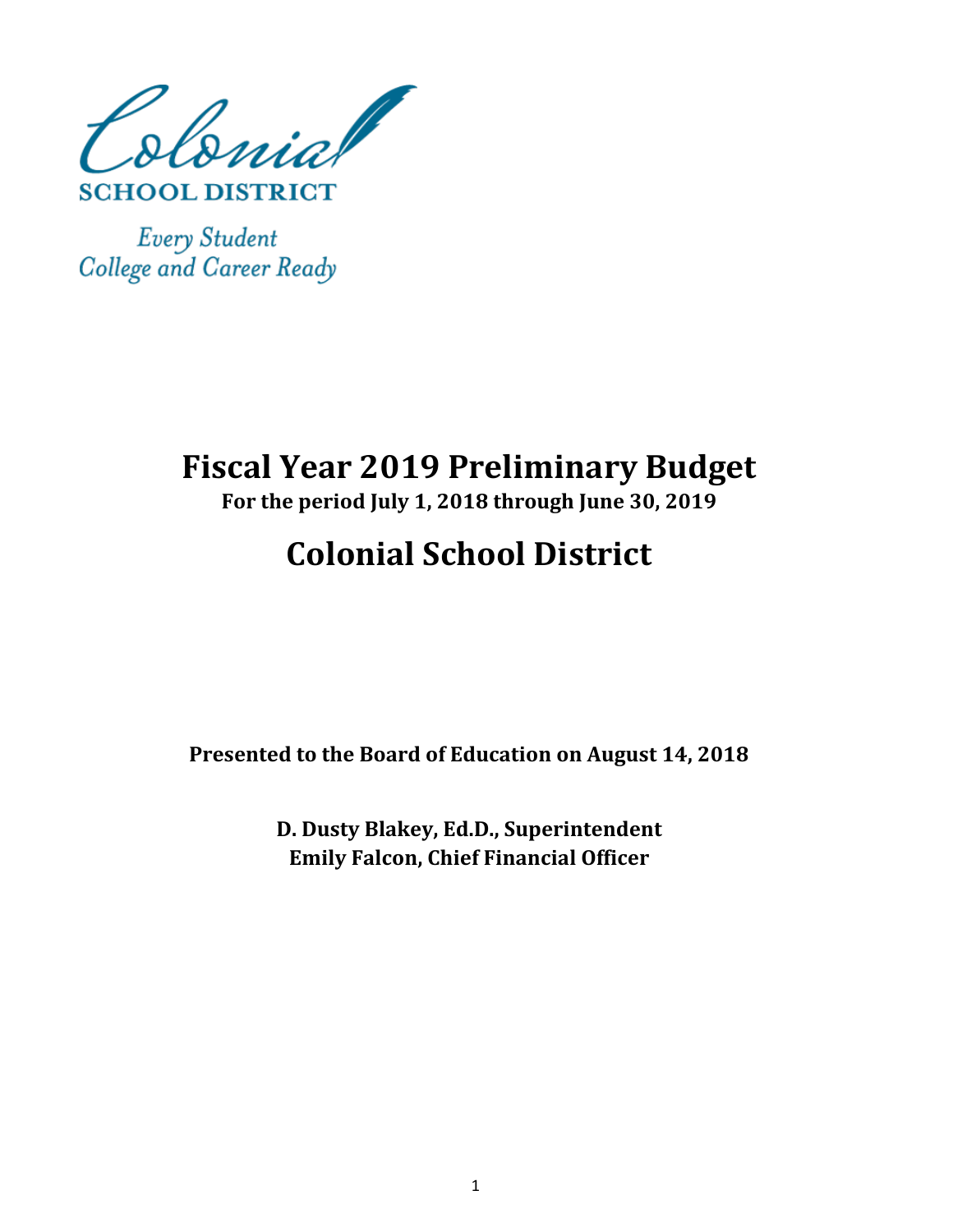

**Every Student** College and Career Ready

## **Members of the Board of Education 2018-2019**

Joseph T. Laws III, President

Lucy Kennedy, Vice President

Leo B. Magee, Sr.

Robin Crossan

Ron Handy

Ronnie Williams

D. Dusty Blakey, Ed.D., Executive Secretary

## **District Administration**

Pete Leida, Ed.D., Assistant Superintendent Jeff Menzer, Ed.D., Assistant Superintendent D. Dusty Blakey, Ed.D., Superintendent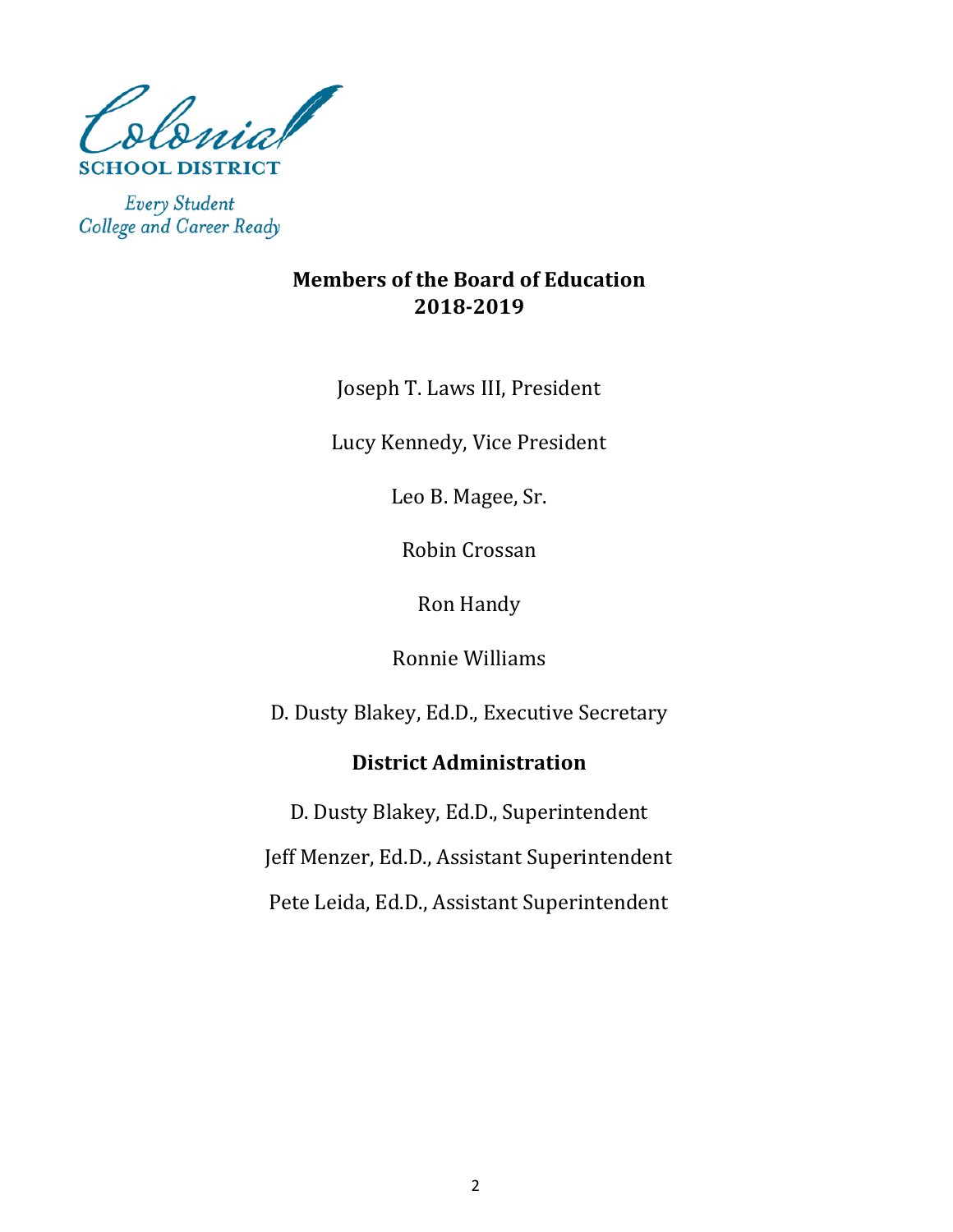#### **PRELIMINARY BUDGET - FISCAL YEAR ENDING JUNE 30, 2019**

### **TABLE OF CONTENTS**

| <b>Item</b>                    | <b>Page Number</b> |
|--------------------------------|--------------------|
| <b>Executive Summary</b>       | $\overline{4}$     |
| <b>Summary of Revenue</b>      | 6                  |
| <b>Summary of Expenditures</b> | 9                  |
| <b>Detailed Budgets</b>        |                    |
| General                        | 11                 |
| <b>Child Nutrition</b>         | 11                 |
| Transportation                 | 11                 |
| Leach Special School           | 11                 |
| <b>Carryover Funds</b>         | 12                 |
| <b>Property Tax Receipts</b>   | 13                 |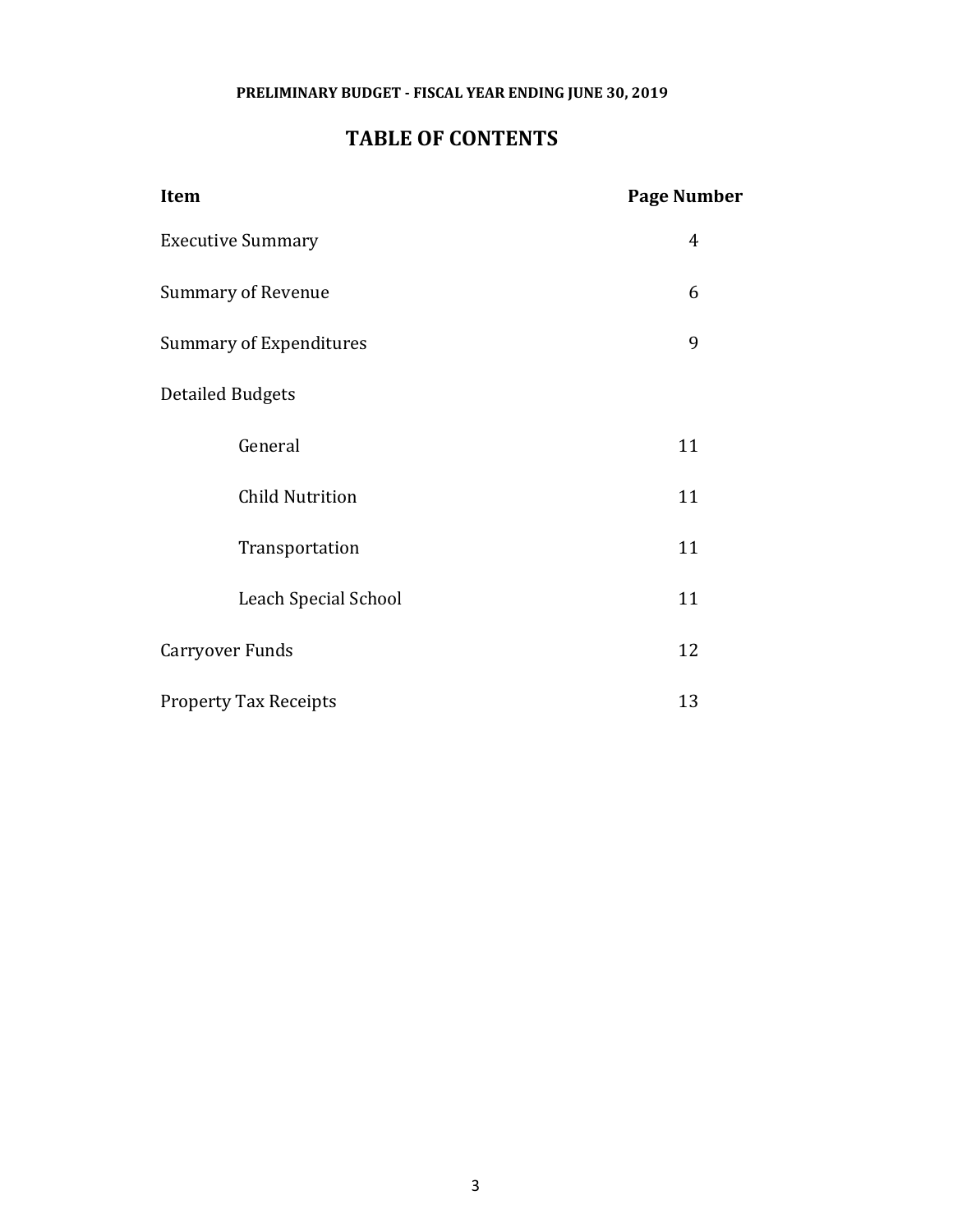#### **Executive Summary**

The Colonial School District is a K-12 district located in New Castle County in the State of Delaware. There are fifteen (15) schools located within the district. The enrollment as of September 30, 2017 was 9,819 students.

The Preliminary Fiscal Year 2019 Budget represents the financial plan for the district for the 2018- 2019 school year. The plan was developed through a review of the district's priorities and alignment to the vision of creating access and opportunity for every student while maintaining fiscal responsibility and sustainability.

The Colonial community approved an operating referendum in June 2017. The referendum increased the tax rate by \$.27 in FY 2018 and another \$.11 in FY 2019. The FY 2019 revenue increase is \$3.1 million. However, Colonial had been operating with a structural deficit, meaning that annual spending exceeded annual revenue, of over \$6.3 million. State budget cuts that took effect on July 1, 2018 cut \$1.9 million from the operating budget. Additionally, Colonial was notified of an assessment appeal that reduced expected local revenue by \$473,000 for FY 2018. The net effect of these changes is that new operating revenue is down by almost \$1 million for FY 2018. The additional \$10.9 million in additional revenue that will be generated by this referendum is expected to allow the district to operate for 4-5 years.

The State of Delaware budget for FY 2019 includes a general salary increase of \$1,000 for all employees except educators, who received 2%. All five collective bargaining units re-negotiated their contracts in FY 2018 and the local salary budget reflects the projected increases.

The Preliminary budget for FY 2019 is \$167.8 million, in addition to which, Colonial has carryover balances from various sources totaling \$6.6 million. This is an increase of 5.5% over the FY 2018 budget. Minimizing budget growth while allowing for the staffing increases that are needed with a student population that includes a higher percentage of special education students each year is a priority. By limiting growth in other areas of operations and maximizing opportunities, such as grants and partnerships, we can focus our resources on giving our students the best educational services and the most opportunities to be successful.

The Colonial School District has a citizen financial oversight committee consisting of residents of the district to oversee the budget and review financial reports and information prior to submission to the Board of Education. This budget was reviewed by that committee on August 7, 2018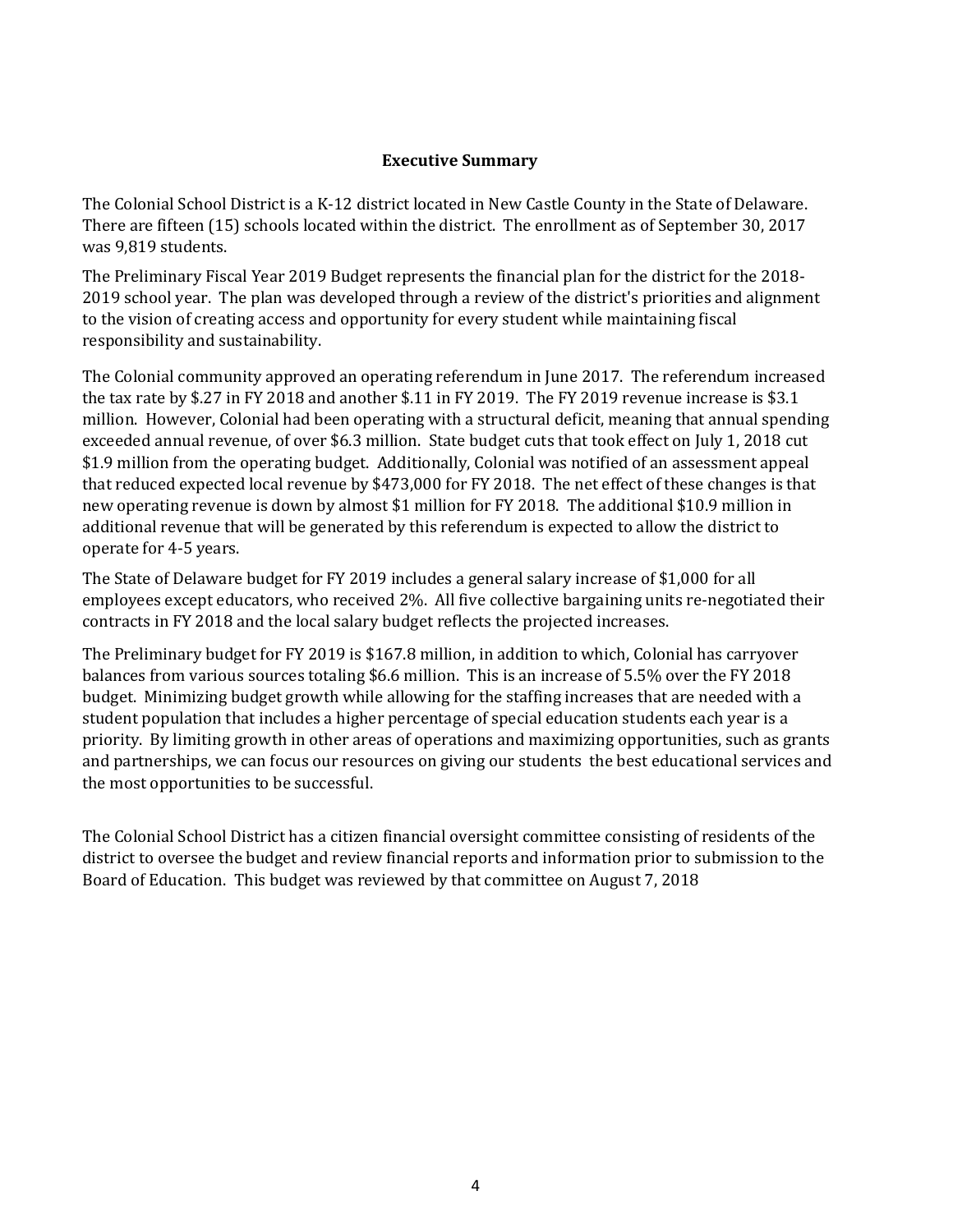|                                     | <b>FINAL BUDGET</b><br>FY 2018 | <b>PRELIMINARY</b><br><b>BUDGET</b><br>FY 2019 | % Change   |
|-------------------------------------|--------------------------------|------------------------------------------------|------------|
| <b>REVENUE</b>                      |                                |                                                |            |
| <b>DISCRETIONARY STATE REVENUE</b>  |                                |                                                |            |
| Division II Costs, AOC              | 2,143,730                      | 2,143,730                                      | 0.00%      |
| Division III Equalization           | 4,878,773                      | 4,878,773                                      | 0.00%      |
| <b>Educational Sustainment</b>      | 2,088,786                      | 2,088,786                                      | 0.00%      |
| Excellence/Admin Option             | 275,000                        | 235,000                                        | $-14.55%$  |
| <b>SUBTOTAL</b>                     | 9,386,289                      | 9,346,289                                      | $-0.43%$   |
| <b>RESTRICTED STATE REVENUE</b>     |                                |                                                |            |
| State formula salaries              | 62,363,765                     | 66,972,459                                     | 7.39%      |
| Cafeteria Salaries                  | 2,218,925                      | 2,248,659                                      | 1.34%      |
| Division II Costs, AOC - Voc        | 194,332                        | 194,332                                        | 0.00%      |
| Division II Costs, Energy           | 1,734,954                      | 2,064,893                                      | 19.02%     |
| <b>State Transportation</b>         | 5,401,661                      | 6,450,000                                      | 19.41%     |
| Drivers Ed                          | 13,342                         | 39,746                                         | 197.90%    |
| <b>Unique Alternative</b>           | 1,068,082                      | 963,893                                        | $-9.75%$   |
| <b>Related Services</b>             | 349,214                        | 429,678                                        | 23.04%     |
| Professional Development            | 115,132                        | 110,644                                        | $-3.90%$   |
| <b>Technology Block Grant</b>       | 166,949                        | 166,949                                        | 0.00%      |
| <b>Student Success Block Grant</b>  | $\boldsymbol{0}$               | 650,481                                        | <b>NEW</b> |
| <b>Opportunity Grants</b>           | 200,000                        | 573,895                                        | 186.95%    |
| <b>Other State Revenue</b>          | 235,000                        | 50,000                                         | $-78.72%$  |
| John G. Leach                       | 7,182,736                      | 7,182,736                                      | $0.00\%$   |
| ECAP (Pre-K State grant)            | 284,640                        | 287,140                                        | 0.88%      |
| <b>Minor Capital Improvements</b>   | 699,639                        | 943,163                                        | 34.81%     |
| <b>SUBTOTAL</b>                     | 82,028,371                     | 89,328,667                                     | 8.90%      |
| <b>Operational Budget Reduction</b> | (1,929,190)                    | (1,948,482)                                    |            |
| <b>TOTAL STATE REVENUE</b>          | \$91,414,660                   | \$96,726,474                                   | 5.81%      |

#### **PRELIMINARY BUDGET - FISCAL YEAR ENDING JUNE 30, 2019 SUMMARY OF REVENUE**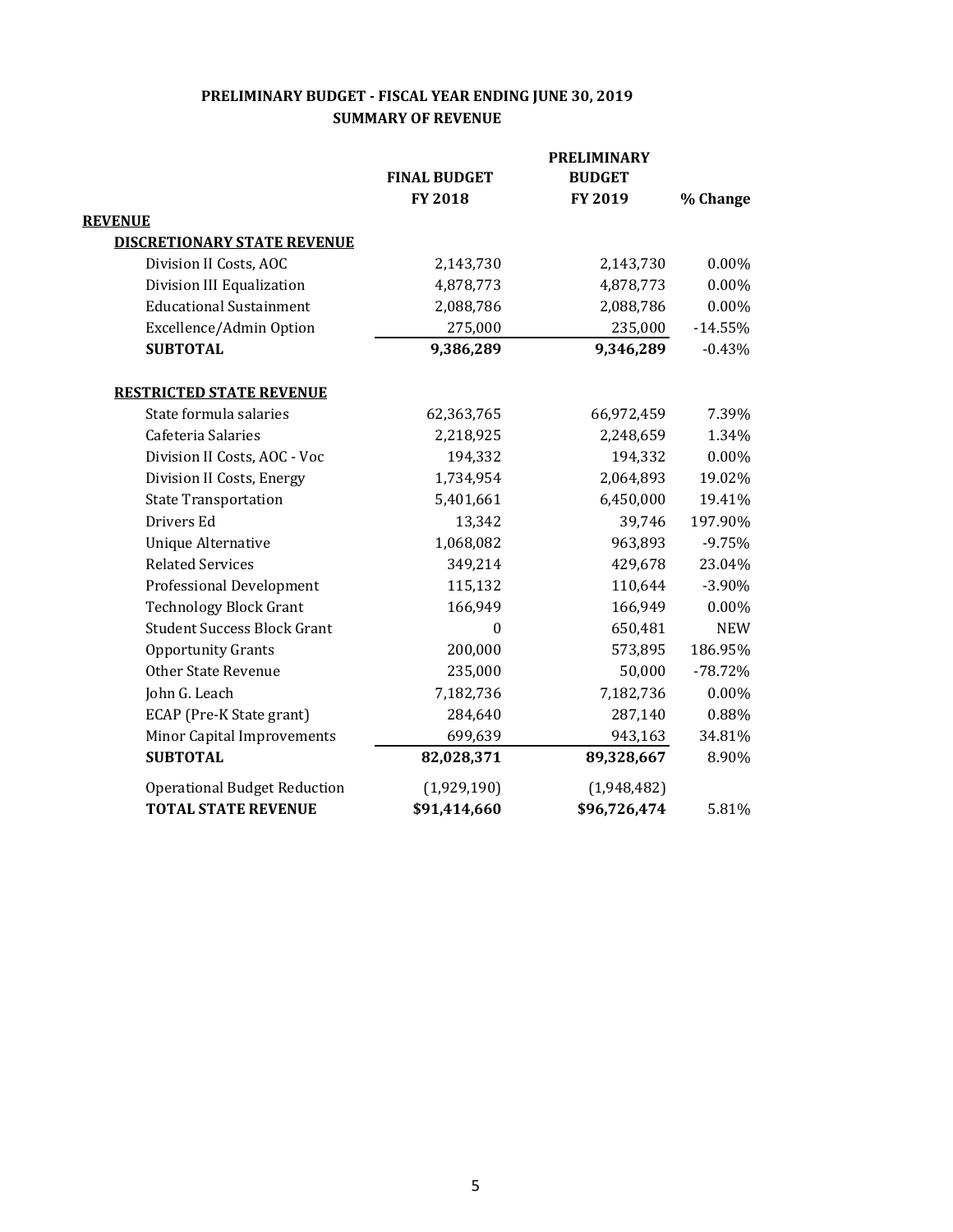| <b>TOTAL REVENUE</b>                | \$158,896,573 | \$167,817,671 | 5.61%     |
|-------------------------------------|---------------|---------------|-----------|
| <b>TOTAL FEDERAL REVENUE</b>        | \$8,319,270   | \$8,486,498   | 2.01%     |
| Other Federal Funds                 | 100,000       | 115,000       | 15.00%    |
| Title IV                            | 154,435       | 431,126       | 179.16%   |
| Perkins                             | 266,882       | 262,365       | $-1.69%$  |
| Title III                           | 89,467        | 97,148        | 8.59%     |
| Title II                            | 773,021       | 697,328       | $-9.79%$  |
| Title I                             | 4,206,001     | 4,094,316     | $-2.66%$  |
| <b>IDEA</b> Pre-K                   | 98,037        | 100,025       | 2.03%     |
| <b>IDEA Part B</b>                  | 2,631,427     | 2,689,190     | 2.20%     |
| <b>FEDERAL REVENUE</b>              |               |               |           |
| <b>TOTAL LOCAL REVENUE</b>          | \$59,162,643  | \$62,604,699  | 5.82%     |
| <b>SUBTOTAL</b>                     | 23,631,062    | 26,456,994    | 11.96%    |
| Other Local Revenue                 | 540,000       | 515,000       | $-4.63%$  |
| E3 Grant                            | 450,000       | 1,500,000     | 233.33%   |
| Donations                           | 105,000       | 100,000       | $-4.76%$  |
| Cafeteria                           | 6,455,000     | 6,450,000     | $-0.08%$  |
| <b>Technology Maintenance Match</b> | 443,161       | 447,125       | 0.89%     |
| Match Tax Receipts                  | 868,828       | 1,616,202     | 86.02%    |
| John G. Leach (tuition revenue)     | 3,800,000     | 3,750,000     | $-1.32%$  |
| Tuition Receipts (excl. Leach)      | 7,045,776     | 7,215,110     | 2.40%     |
| Debt Service Tax Receipts           | 4,373,297     | 4,863,557     | 11.21%    |
| <b>RESTRICTED LOCAL REVENUE</b>     |               |               |           |
| <b>SUBTOTAL</b>                     | 35,531,581    | 36,147,705    | 1.73%     |
| Reserve funds                       | (1,416,882)   | (4, 122, 368) | 190.95%   |
| Choice (Reduction)                  | (1,011,739)   | (1,042,091)   | 3.00%     |
| Charter (Reduction)                 | (5,414,707)   | (5,685,442)   | 5.00%     |
| <b>Building Rental</b>              | 22,000        | 26,000        | 18.18%    |
| <b>CSCRP</b>                        | 80,000        | 145,000       | 81.25%    |
| <b>Indirect Costs</b>               | 330,000       | 350,000       | 6.06%     |
| Athletics                           | 19,000        | 20,000        | 5.26%     |
| Interest                            | 315,000       | 175,000       | $-44.44%$ |
| <b>Current Expense Tax Receipts</b> | 42,608,909    | 46,281,607    |           |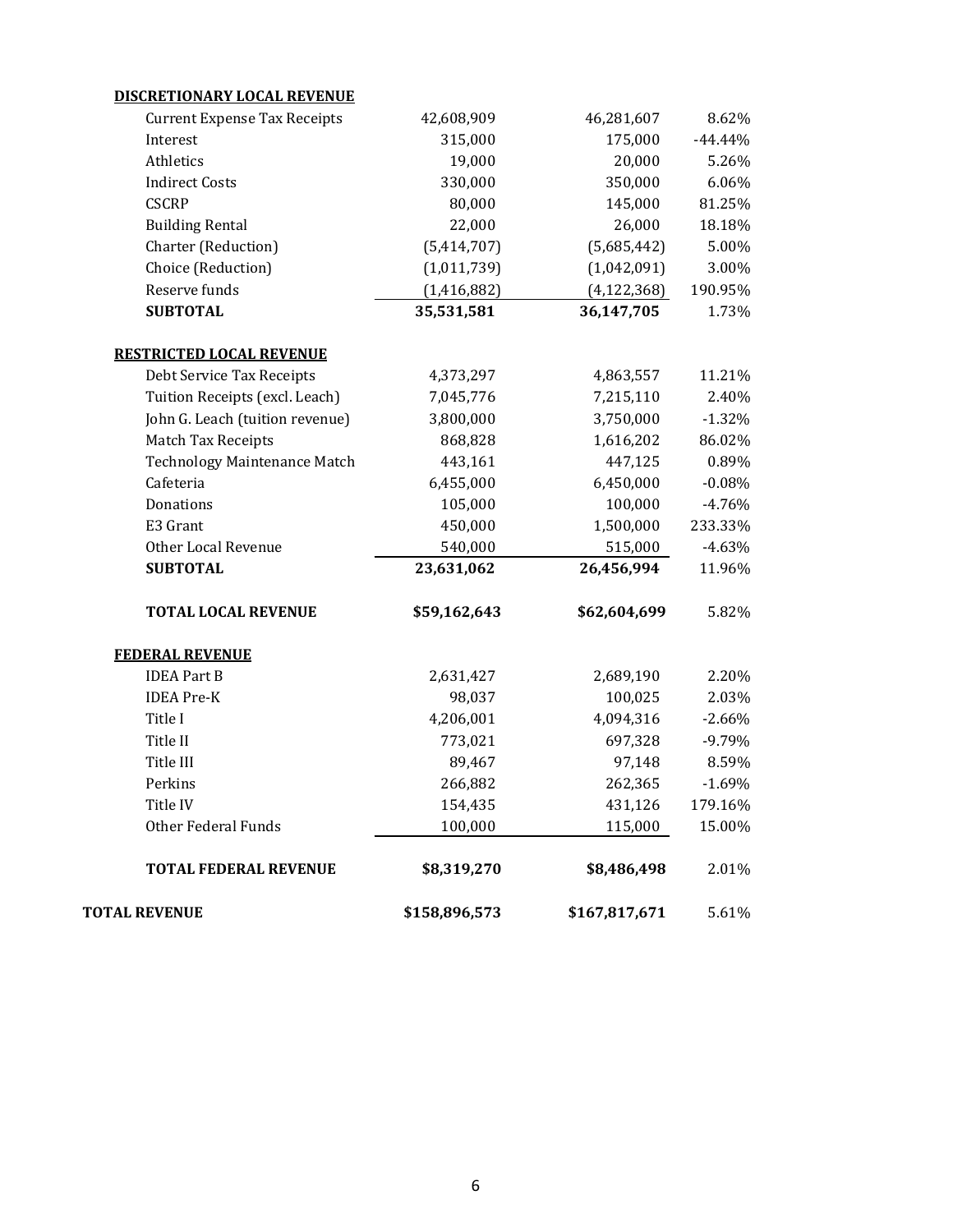#### **PRELIMINARY BUDGET - FISCAL YEAR ENDING JUNE 30, 2019 SUMMARY OF EXPENDITURES**

#### **EXPENDITURES**

| <b>Operating</b> | Program |                                     | <b>FINAL</b> | PRELIM FY |                 |
|------------------|---------|-------------------------------------|--------------|-----------|-----------------|
| Unit             | Code    |                                     | FY 2018      |           | 2019 Difference |
|                  |         | <b>DISCRETIONARY SCHOOL BUDGETS</b> |              |           |                 |
| 9340410A         | 95437   | Carrie Downie Library               | 3,200        | 2,880     | $-10%$          |
| 9340410A         | 99999   | Carrie Downie Elementary            | 50,070       | 45,063    | $-10%$          |
| 9340412A         | 95437   | Castle Hills Library                | 5,034        | 4,531     | $-10%$          |
| 9340412A         | 99999   | <b>Castle Hills Elementary</b>      | 71,225       | 64,103    | $-10%$          |
| 9340418A         | 95437   | Pleasantville Library               | 3,840        | 3,456     | $-10%$          |
| 9340418A         | 99999   | Pleasantville Elementary            | 51,995       | 46,796    | $-10%$          |
| 9340420A         | 95437   | Wilmington Manor Library            | 3,036        | 2,732     | $-10%$          |
| 9340420A         | 99999   | <b>Wilmington Manor Elementary</b>  | 36,230       | 32,607    | $-10%$          |
| 9340422A         | 95437   | Wilbur Library                      | 9,012        | 8,111     | $-10%$          |
| 9340422A         | 99999   | Wilbur Elementary                   | 138,710      | 124,839   | $-10%$          |
| 9340427A         | 95437   | Southern Library                    | 6,960        | 6,264     | $-10%$          |
| 9340427A         | 99999   | Southern Elementary                 | 99,305       | 89,375    | $-10%$          |
| 9340432A         | 95437   | New Castle Library                  | 4,568        | 4,111     | $-10%$          |
| 9340432A         | 99999   | New Castle Elementary               | 69,515       | 62,564    | $-10%$          |
| 9340456A         | 95437   | Eisenberg Library                   | 4,124        | 3,712     | $-10%$          |
| 9340456A         | 99999   | <b>Eisenberg Elementary</b>         | 56,805       | 51,125    | $-10%$          |
| 9340470A         | 95437   | <b>Gunning Bedford Library</b>      | 8,744        | 7,870     | $-10%$          |
| 9340470A         | 99999   | <b>Gunning Bedford Middle</b>       | 133,295      | 119,966   | $-10%$          |
| 9340474A         | 95437   | George Read Library                 | 5,992        | 5,393     | $-10%$          |
| 9340474A         | 99999   | George Read Middle                  | 99,555       | 89,600    | $-10%$          |
| 9340476A         | 95437   | McCullough Library                  | 5,816        | 5,234     | $-10%$          |
| 9340476A         | 99999   | McCullough Middle                   | 97,530       | 87,777    | $-10%$          |
| 9340522A         | 99530   | Wallin (Regular Ed)                 | 2,000        | 1,800     | $-10%$          |
| 9340490A         | 95048   | William Penn - ROTC                 | 4,600        | 4,140     | $-10%$          |
| 9340490A         | 95073   | William Penn - Music Choir          | 29,000       | 26,100    | $-10%$          |
| 9340490A         | 95437   | William Penn - Library              | 20,000       | 18,000    | $-10%$          |
| 9340490A         | 95468   | William Penn - Summer School        | 10,000       | 9,000     | $-10%$          |
| 9340490A         | 95602   | <b>William Penn - Athletics</b>     | 145,000      | 155,000   | 7%              |
| 9340490A         | 99999   | William Penn High School            | 260,815      | 234,734   | $-10%$          |
|                  |         | <b>SUBTOTAL</b>                     | 1,435,976    | 1,316,878 | $-8%$           |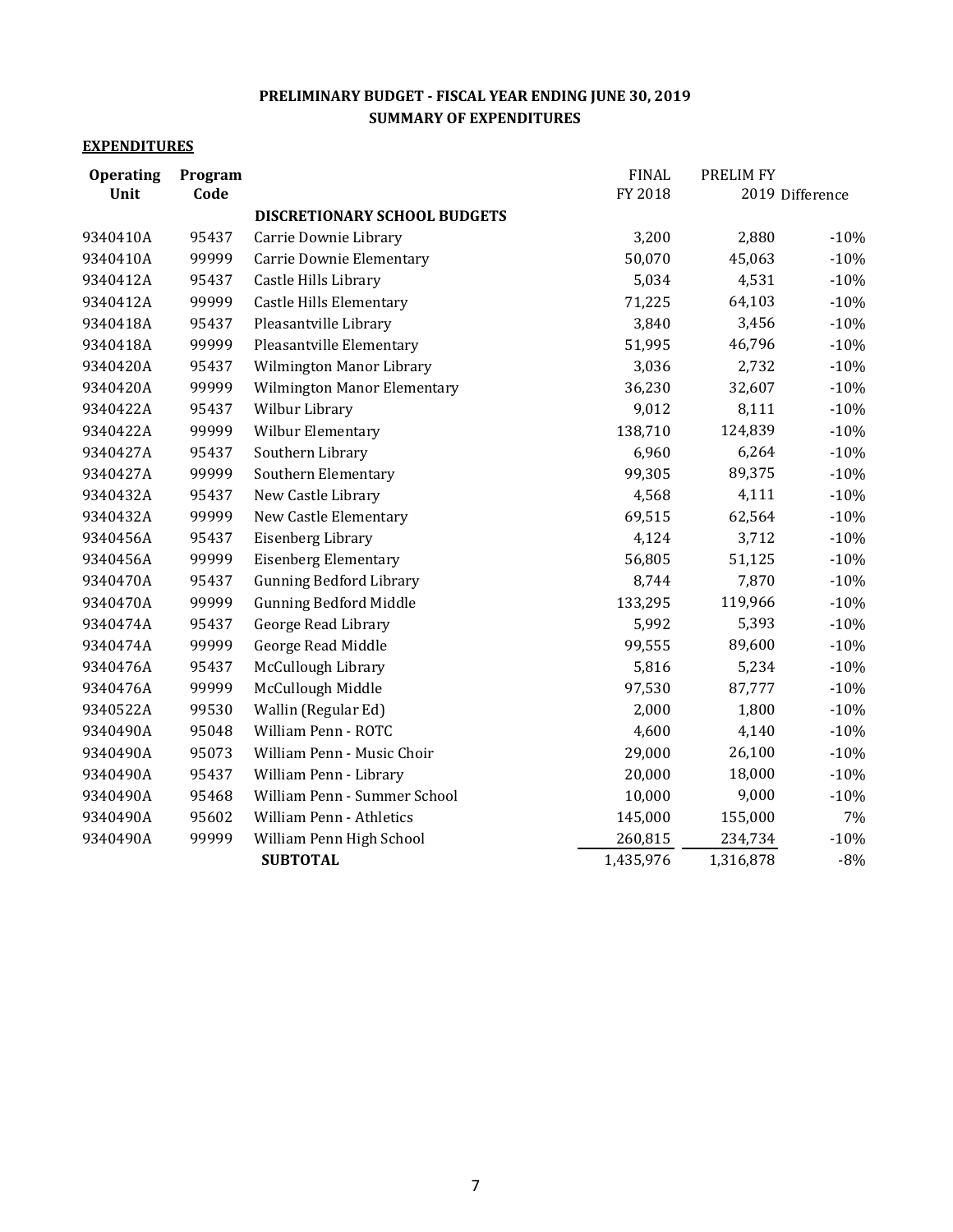#### **DISCRETIONARY STATE & LOCAL BUDGETS**

| 99900000 | 99999 | Board of Education                | 27,000           | 29,000       | 7%         |
|----------|-------|-----------------------------------|------------------|--------------|------------|
| 99900100 | 99999 | Legal                             | 76,000           | 40,000       | $-47%$     |
| 99900300 | 95228 | Substitutes & Homebound           | 950,000          | 850,000      | $-11%$     |
| 99900300 | 95260 | Community & Schools               | 50,000           | 20,000       | $-60%$     |
| 99900300 | 95494 | Teacher of the Year               | 7,500            | 7,500        | $0\%$      |
| 99900300 | 99999 | <b>General District Expenses</b>  | 700,994          | 942,526      | 34%        |
| 99910000 | 95052 | Marketing                         | 60,000           | 60,000       | 0%         |
| 99910000 | 99999 | <b>Public Communications</b>      | 20,000           | 20,000       | 0%         |
| 99910010 | 95411 | Copy Center                       | 240,000          | 240,000      | 0%         |
| 99910010 | 99999 | District Administration           | 90,000           | 90,000       | $0\%$      |
| 99910010 | 95405 | District Choice                   | 5,000            | 4,500        | $-10%$     |
| 99910100 | 99999 | Superintendent                    | 18,000           | 18,000       | 0%         |
| 99910110 | 95255 | Middle School Redesign            | 40,000           | $\mathbf{0}$ | $-100%$    |
| 99970600 | 95060 | Preschool Expansion               | 157,000          | 141,300      | $-10%$     |
| 99970675 | 95430 | <b>Elementary Wellness</b>        | 85,000           | 85,000       | 0%         |
| 99910110 | 99999 | <b>Assistant Superintendent 1</b> | 5,500            | 15,000       | 173%       |
| 99910115 | 99999 | <b>Assistant Superintendent 2</b> | $\boldsymbol{0}$ | 15,000       | <b>NEW</b> |
| 99920000 | 99999 | Curriculum/Instruction            | 115,000          | 115,000      | $0\%$      |
| 99920000 | 95435 | Common Core/Curriculum            | 250,000          | 250,000      | 0%         |
| 99920000 | 90850 | Music/Art Curriculum              | 45,000           | 45,000       | 0%         |
| 99920100 | 99999 | <b>Discipline Programs</b>        | 371,000          | 175,000      | $-53%$     |
| 99920110 | 99519 | Security/Constables               | $\boldsymbol{0}$ | 505,000      | <b>NEW</b> |
| 99920700 | 99999 | Athletics                         | 50,000           | 50,000       | $0\%$      |
| 99930300 | 99999 | Special/Student Services          | 25,000           | 45,000       | 80%        |
| 99940000 | 99999 | <b>Business Office</b>            | 47,000           | 42,300       | $-10%$     |
| 99940400 | 99999 | Local Salaries & Benefits         | 35,395,001       | 35,748,951   | 1%         |
| 99950000 | 99999 | Personnel                         | 36,000           | 36,000       | 0%         |
| 99940050 | 99999 | <b>Facilities Maintenance</b>     | 410,000          | 450,000      | 10%        |
| 99960200 | 99531 | <b>Custodial Services</b>         | 405,000          | 410,000      | 1%         |
| 99960200 | 99999 | Operations                        | 9,500            | 9,500        | $0\%$      |
| 99970680 | 99999 | <b>School Supervision</b>         | 60,000           | 60,000       | 0%         |
| 99970680 | 95488 | <b>Visiting Teachers</b>          | 4,250            | 4,000        | $-6%$      |
|          |       | <b>SUBTOTAL - DISCRETIONARY</b>   | 39,754,745       | 40,523,577   | $2\%$      |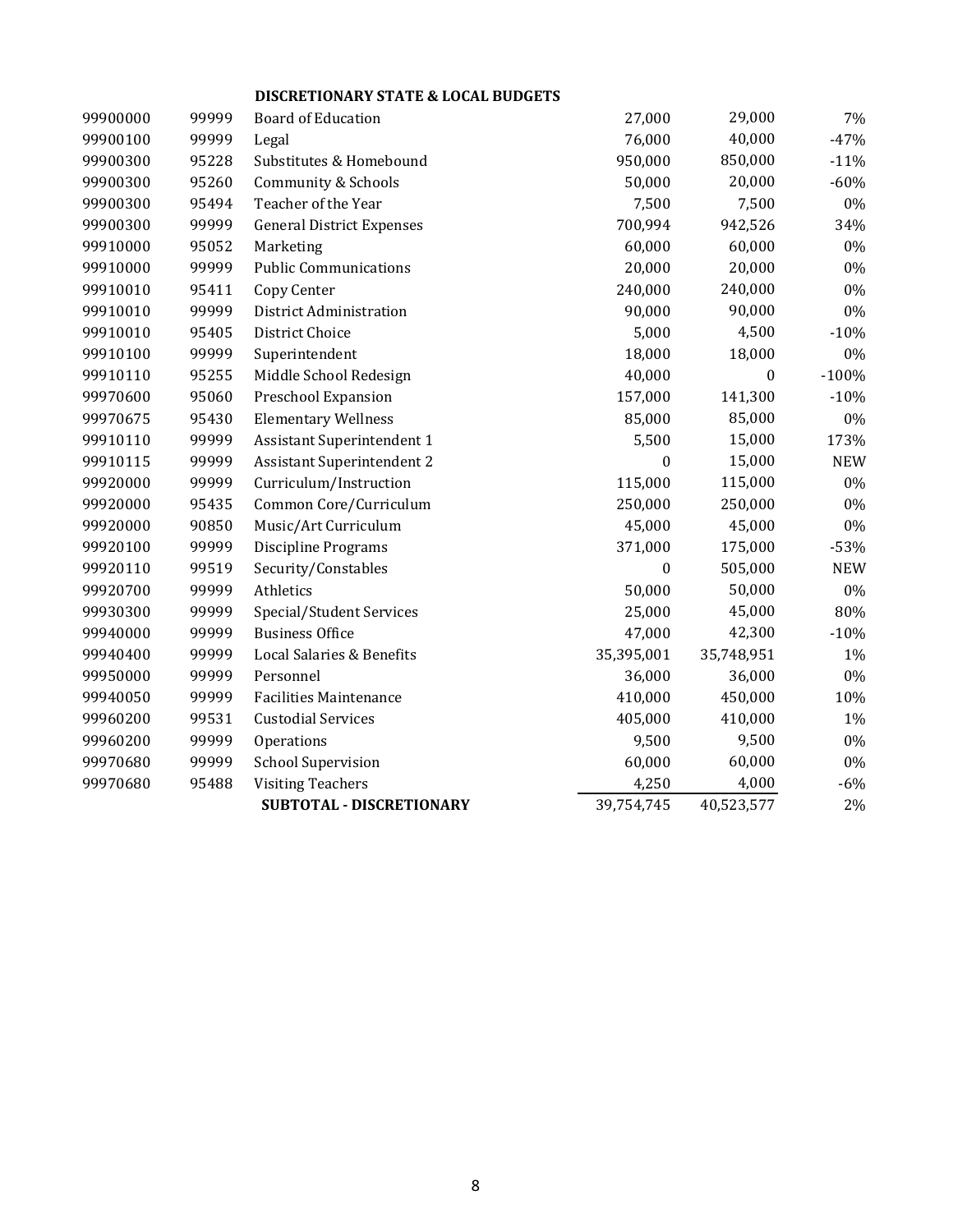| 99940810 | 99999 | Tech Equipment & Repair                  | 1,550,000        | 1,498,526  | $-3%$      |
|----------|-------|------------------------------------------|------------------|------------|------------|
| 99960200 | 95419 | Energy/Utilities                         | 2,009,980        | 2,064,893  | 3%         |
| 99960400 | 99999 | Transportation                           | 7,320,500        | 7,466,910  | 2%         |
|          |       | SUBTOTAL - RESTRICTED/LOCAL              | 10,880,480       | 11,030,329 | 1%         |
|          |       | <b>OTHER RESTRICTED BUDGETS</b>          |                  |            |            |
| 99910120 | 99999 | <b>Contractual Services</b>              | 475,000          | 429,678    | $-10%$     |
| 99920200 | 99999 | <b>Extra Time</b>                        | 270,000          | 270,000    | 0%         |
| 99920500 | 99999 | <b>Professional Development</b>          | 115,132          | 110,643    | $-4%$      |
| 99920800 | 99999 | <b>Drivers Education</b>                 | 13,342           | 10,000     | $-25%$     |
| 99940200 | 99999 | <b>Division I Salaries</b>               | 62,363,765       | 66,972,459 | 7%         |
| 99940300 | 99999 | Division II Vocational                   | 194,332          | 174,899    | $-10%$     |
| 99940410 | 95037 | <b>Immersion Funding</b>                 | 60,971           | 60,971     | $0\%$      |
| 99940410 | 99999 | Competitve Grants - State                | 300,000          | 50,000     | $-83%$     |
| 99940500 | 99999 | <b>Federal Funds</b>                     | 8,319,270        | 8,486,498  | 2%         |
| 99940700 | 99999 | <b>Private Grants/Donations</b>          | 95,000           | 100,000    | 5%         |
| 99960000 | 99999 | <b>Child Nutrition Operations</b>        | 9,745,000        | 8,698,659  | $-11%$     |
| 99970000 | 99999 | Debt Service                             | 4,373,297        | 4,863,557  | 11%        |
| 99970680 | 99451 | <b>Opportunity Grants</b>                | 200,000          | 573,895    | 187%       |
| 99970680 | 99562 | <b>Student Success Block Grants</b>      | $\bf{0}$         | 1,084,135  | <b>NEW</b> |
| 99990050 | 91476 | E3 Grant                                 | $\boldsymbol{0}$ | 1,500,000  | <b>NEW</b> |
| 99970200 | 99999 | Minor Capital                            | 1,166,065        | 1,571,938  | 35%        |
| 99970600 | 99768 | ECAP (State Pre-K grant)                 | 284,640          | 287,140    | 1%         |
|          |       | <b>SUBTOTAL - RESTRICTED</b>             | 87,975,814       | 95,244,471 | 8%         |
|          |       | <b>RESTRICTED/TUITION FUNDED BUDGETS</b> |                  |            |            |
| 99970600 | 95030 | Preschool (Colwyck building budget)      | 60,000           | 54,000     | $-10%$     |
| 99970600 | 99532 | PreK Payroll                             | 500,000          | 561,706    | 12%        |
| 9340410A | 95037 | Carrie Downie Exceptional Children       | 7,200            | 2,880      | $-60%$     |
| 9340412A | 95037 | Castle Hills Exceptional Children        | 23,400           | 9,360      | $-60%$     |
| 9340418A | 95037 | Pleasantville Exceptional Children       | 9,000            | 3,600      | $-60%$     |
| 9340420A | 95037 | Wilm Manor Exceptional Children          | 9,600            | 3,840      | $-60%$     |
| 9340422A | 95037 | Wilbur Exceptional Children              | 18,000           | 7,200      | $-60%$     |
| 9340432A | 95037 | New Castle Exceptional Chidren           | 10,800           | 4,320      | $-60%$     |
| 9340456A | 95037 | Eisenberg Exceptional Children           | 19,800           | 7,920      | $-60%$     |
| 9340474A | 95037 | George Read Exceptional Children         | 10,200           | 4,080      | $-60%$     |
| 9340476A | 95037 | McCullough Exceptional Children          | 23,400           | 9,360      | $-60%$     |

#### **RESTRICTED FUNDING WITH LOCAL INVESTMENT**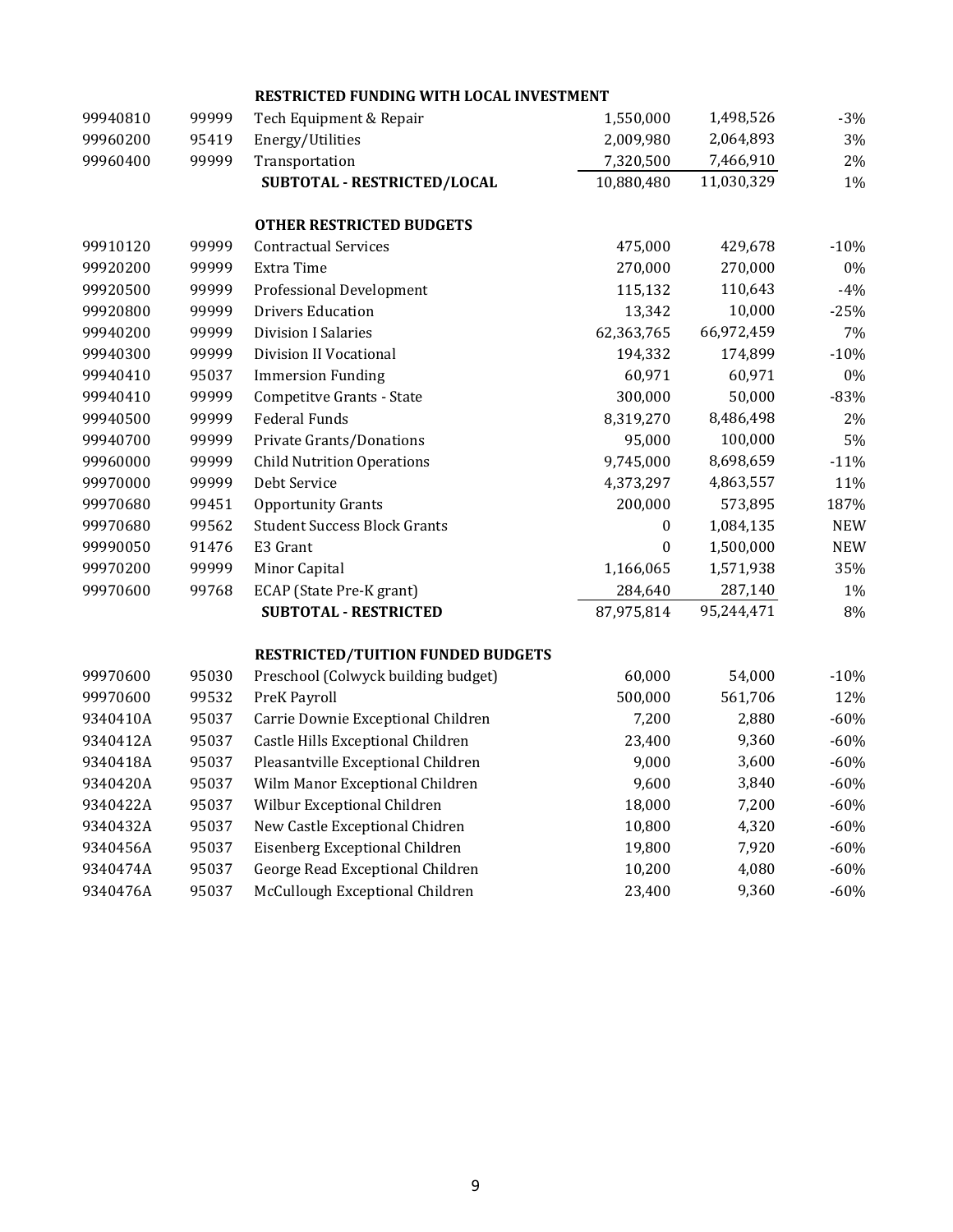| 9340427A                  | 95217 | Southern ILC                     | 74,000      | 66,600      | $-10%$ |
|---------------------------|-------|----------------------------------|-------------|-------------|--------|
| 9340427A                  | 99532 | Southern ILC Payroll             | 375,000     | 417,000     | 11%    |
| 9340427A                  | 95207 | Southern CASL                    | 49,000      | 44,100      | $-10%$ |
| 9340427A                  | 99530 | Southern CASL Payroll            | 245,000     | 314,000     | 28%    |
| 9340427A                  | 95037 | Southern Exceptional Children    | 13,800      | 5,520       | $-60%$ |
| 9340470A                  | 95217 | <b>Gunning Bedford ILC</b>       | 49,000      | 44,100      | $-10%$ |
| 9340470A                  | 99532 | <b>GB ILC Payroll</b>            | 265,000     | 268,975     | 2%     |
| 9340470A                  | 95207 | <b>Gunning Bedford CASL</b>      | 40,000      | 36,000      | $-10%$ |
| 9340470A                  | 99530 | <b>GB CASL Payroll</b>           | 200,000     | 250,000     | 25%    |
| 9340470A                  | 95037 | <b>GB</b> Exceptional Children   | 4,200       | 1,680       | $-60%$ |
| 9340490A                  | 95207 | <b>WPHS CASL</b>                 | 40,000      | 36,000      | $-10%$ |
| 9340490A                  | 99530 | <b>WPHS CASL Payroll</b>         | 125,000     | 126,875     | 1%     |
| 9340490A                  | 95037 | <b>WPHS Exceptional Children</b> | 57,000      | 22,800      | $-60%$ |
| 9340522A                  | 99532 | <b>Wallin General Expenses</b>   | 880,000     | 880,000     | $0\%$  |
| 9340522A                  | 99999 | <b>Wallin Principal</b>          | 48,000      | 43,200      | $-10%$ |
| 99920300                  | 99999 | LEP/ESL                          | 420,000     | 590,000     | 40%    |
| 99930200                  | 95454 | Private Placement                | 1,525,831   | 1,376,990   | $-10%$ |
| 99930200                  | 99999 | In State Tuition                 | 3,125,000   | 3,045,000   | $-3%$  |
| 99930200                  | 95037 | Exceptional Children payroll     | 300,000     | 500,000     | 67%    |
| 99930300                  | 99546 | <b>Assistive Technology</b>      | 40,000      | 36,000      | $-10%$ |
|                           |       | <b>SUBTOTAL - TUITION</b>        | 8,567,231   | 8,773,106   | 2%     |
| See detailed budget       |       | <b>Leach - Special School</b>    | 10,482,327  | 10,929,311  | 4%     |
| <b>TOTAL EXPENDITURES</b> |       |                                  | 159,096,573 | 167,817,671 | 5.5%   |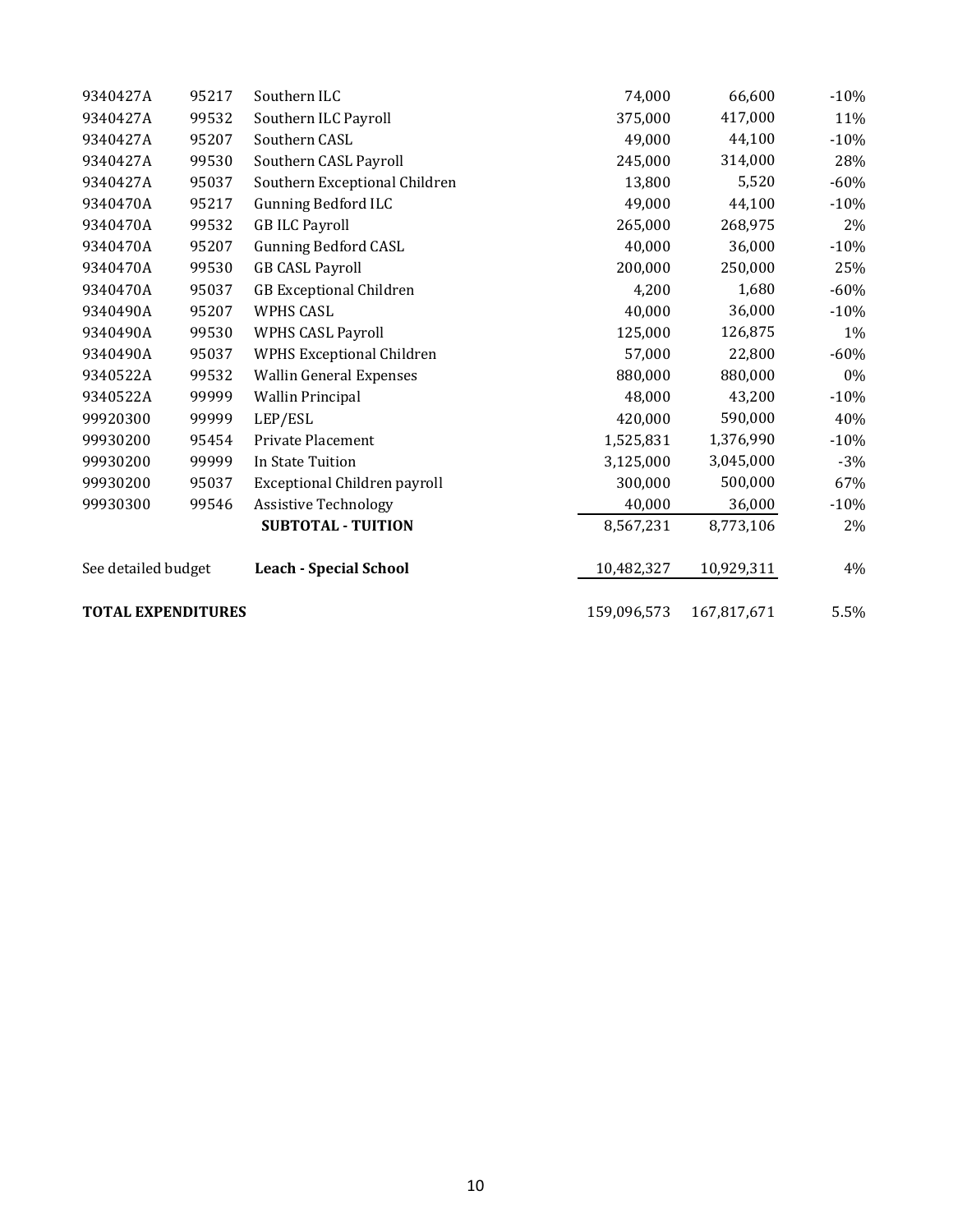#### **COLONIAL SCHOOL DISTRICT PRELIMINARY BUDGET - FISCAL YEAR ENDING JUNE 30, 2019 DETAIL OF OPERATING UNIT EXPENDITURES**

| <b>EXPENDITURES</b> |         | <b>BUDGET</b>                    | <b>BUDGET</b>  |                |            |
|---------------------|---------|----------------------------------|----------------|----------------|------------|
|                     |         |                                  | <b>FY 2018</b> | <b>FY 2019</b> |            |
| <b>Operating</b>    | Program |                                  |                |                |            |
|                     |         |                                  |                |                |            |
| 99900300            | 99999   | <b>General District Expenses</b> |                |                | % Change   |
|                     |         | Audit                            | 15,000         | 10,000         | $-33%$     |
|                     |         | Insurance                        | 178,923        | 185,000        | 3%         |
|                     |         | Data Service Center              | 407,071        | 447,526        | 10%        |
|                     |         | One Time items                   | $\theta$       | 200,000        | <b>NEW</b> |
|                     |         | Contingency                      | 100,000        | 100,000        | 0%         |
|                     |         |                                  | 700,994        | 942,526        | 34%        |

A contingency line is been established to fund any emergency, unexpected items or line item budget overages. An example of items that could present an issue would be increases in utility costs or other items that cannot be controlled by the District administration or Board of Education.

#### 99960000 99999 **Child Nutrition Operations**

A detailed budget will be prepared once the September 30th unit count is finalized.

#### 99960400 99999 **Transportation**

A detailed budget will be prepared once the September 30th unit count is finalized.

|                           |       | <b>Leach - Special School</b>    | <b>FY 2018</b> | <b>FY 2019</b> |         |
|---------------------------|-------|----------------------------------|----------------|----------------|---------|
| 9340427A                  | 99999 | Southern Integration Program     | 21,319         | 19,187         | $-10\%$ |
| 9340474A                  | 99999 | George Read Integration Program  | 30,845         | 27,761         | $-10%$  |
| 9340490A                  | 99999 | William Penn Integration Program | 20.412         | 18.371         | $-10%$  |
| 9340514A                  | 99999 | Leach Principal's Budget         | 73,618         | 66,256         | $-10%$  |
| 9340514A                  | 95254 | <b>Vocational Expenses</b>       | 21,000         | 21,420         | 2%      |
| 9340514A                  | 99545 | <b>Related Services</b>          | 10,000         | 10,000         | $0\%$   |
| 9340514A                  | 99546 | <b>Assistive Technology</b>      | 15,000         | 15,000         | 0%      |
| 9340514A                  | 95468 | Summer School                    | 10,000         | 10.000         | $0\%$   |
| 99900300                  | 95228 | Substitutes                      | 43,000         | 35,000         | $-19%$  |
| 99900300                  | 99999 | General (Incl. Transportation)   | 600,000        | 850.000        | 42%     |
| 99940200                  | 99999 | Division I Salaries              | 6,700,000      | 6,834,000      | 2%      |
| 99940400                  | 99999 | Local Salaries & Benefits        | 2,900,000      | 2,958,000      | 2%      |
| 99960200                  | 95419 | Energy/Utilities                 | 28,000         | 55,000         | 96%     |
| 99970200                  | 99999 | Minor Capital                    | 9,133          | 9,316          | 2%      |
| <b>TOTAL EXPENDITURES</b> |       |                                  | \$10,482,327   | 10,929,311     | 4%      |

The John G. Leach School is a state school that is managed by the Colonial School District. It is funded by State appropriations as determined by the September 30th count and through tuition funds paid by local school districts in which the students reside.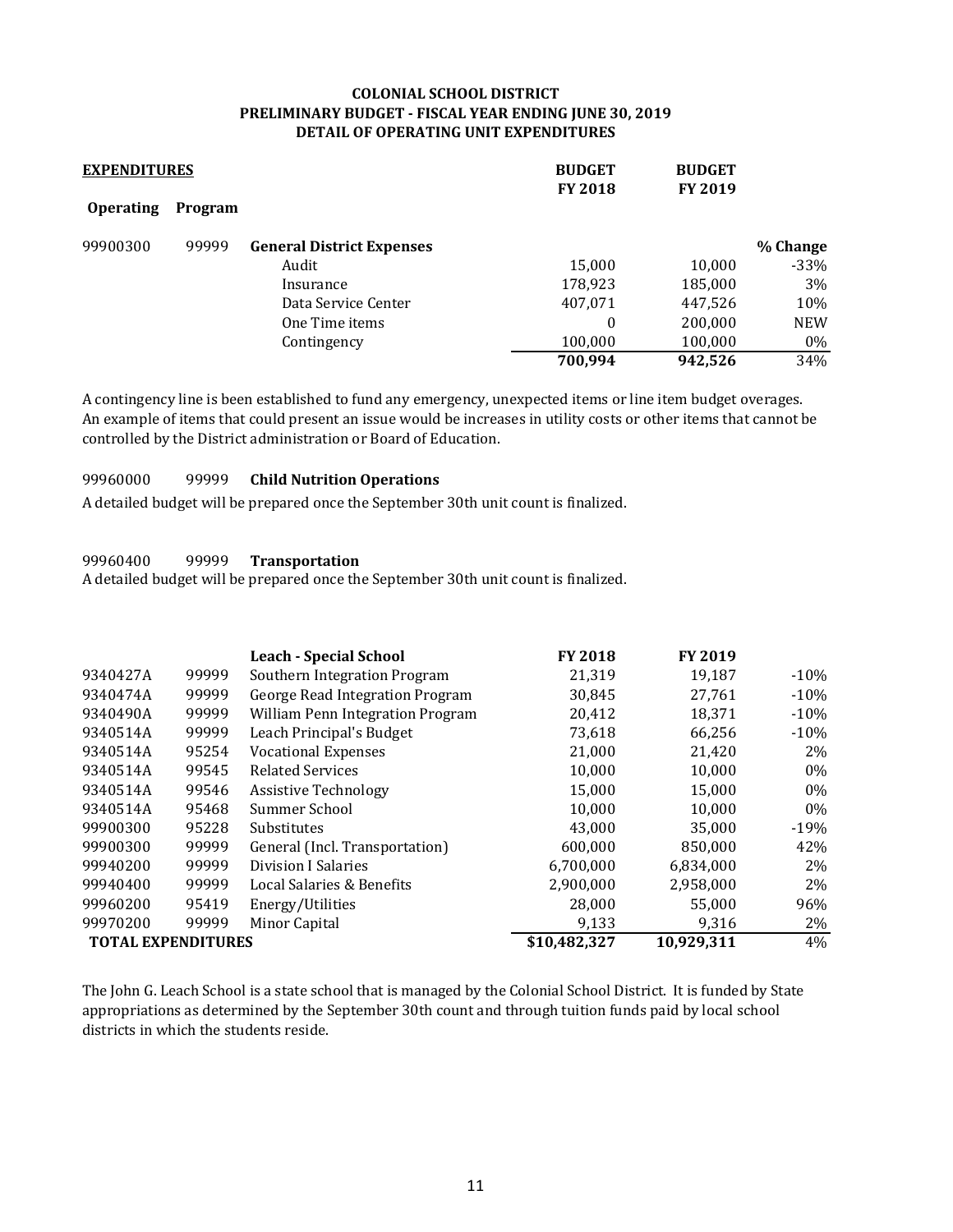#### **Balance on July 1, COLONIAL SCHOOL DISTRICT PRELIMINARY BUDGET - FISCAL YEAR ENDING JUNE 30, 2019 CARRY OVER BUDGET ITEMS**

| <b>BUDGET</b>                | <b>Fiscal</b><br>Year | Balance on july 1,<br>2018 (including<br>encumbrances) |
|------------------------------|-----------------------|--------------------------------------------------------|
| Major Cap                    |                       |                                                        |
| Renovate John G. Leach       | 2010                  | 425,796                                                |
| <b>TOTAL</b>                 |                       | 425,796                                                |
| <b>Minor Cap</b>             |                       |                                                        |
| MCI-Local                    | 2017                  | 1,702                                                  |
| MCI-Local                    | 2018                  | 282,502                                                |
| <b>MCI-State</b>             | 2017                  | 34,399                                                 |
| MCI-State                    | 2018                  | 487,399                                                |
| <b>TOTAL</b>                 |                       | 806,002                                                |
| <b>State Funds</b>           |                       |                                                        |
| Division II AOC              | 2018                  | 356,028                                                |
| World Language Immersion     | 2018                  | 52,997                                                 |
| Energy                       | 2018                  | 458,611                                                |
| Standards & Assessment       | 2018                  | 243                                                    |
| Transportation               | 2018                  | 30,835                                                 |
| <b>Unique Alternatives</b>   | 2018                  | 116,801                                                |
| <b>Education Opportunity</b> | 2018                  | 32,273                                                 |
| Division II Vocational       | 2018                  | 80,163                                                 |
| <b>Drivers Education</b>     | 2018                  | 4,217                                                  |
| Professional Development     | 2018                  | 58,393                                                 |
| <b>TOTAL</b>                 |                       | 1,190,561                                              |
| <b>Federal Funds</b>         |                       |                                                        |
| Title II                     | 2017                  | 12,535                                                 |
| Title II                     | 2018                  | 567,474                                                |
| Title IV                     | 2018                  | 47,291                                                 |
| Title I                      | 2017                  | 49,769                                                 |
| Title I                      | 2018                  | 2,143,912                                              |
| Title III (ELL)              | 2017                  | 1,018                                                  |
| Title III (ELL)              | 2018                  | 87,991                                                 |
| <b>IDEAB</b>                 | 2017                  | 5,831                                                  |
| <b>IDEAB</b>                 | 2018                  | 1,094,577                                              |
| <b>IDEA</b> Preschool        | 2017                  | 68,175                                                 |
| <b>IDEA Preschool</b>        | 2018                  | 12,806                                                 |
| Career Tech (Perkins)        | 2017                  | 2                                                      |
| Career Tech (Perkins)        | 2018                  | 13,651                                                 |
| <b>TOTAL</b>                 |                       | 4,105,033                                              |
| John G. Leach (State Funds)  |                       |                                                        |
| Energy                       | 2018                  | 60,676                                                 |
| Division II AOC              | 2018                  | 21,776                                                 |
| Division II Voc              | 2018                  | 20,191                                                 |
| <b>TOTAL</b>                 |                       | 102,643                                                |
| <b>GRAND TOTAL</b>           |                       | 6,630,034                                              |